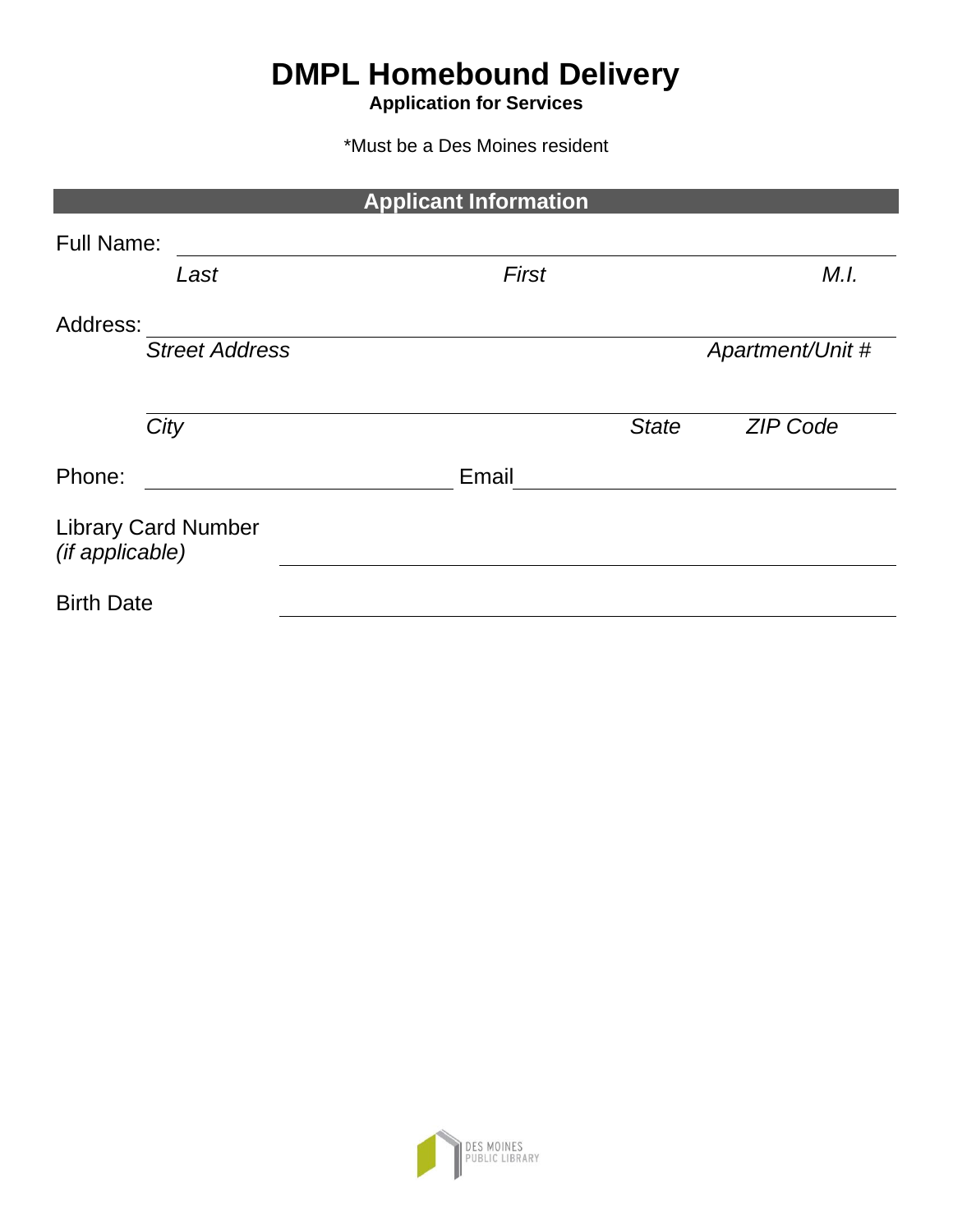#### **Tell us more about what you like!**

### **Book Formats**

- ❑ CD Audiobooks
- ❑ Regular Print Books
- ❑ Large Print Books

### **List some of your favorite authors or series**

### **Book Selection**

- ❑ Select books for me
- ❑ Do not select books for me

### **Do you have any special requests?**

### **Book Genres**

# **Fiction**

- ❑ Children's
- ❑ Classics
- ❑ Fantasy
- ❑ Historical Fiction
- ❑ Humor
- ❑ Inspirational Fiction
- ❑ Mysteries
- ❑ Poetry
- ❑ Romance
- ❑ Science Fiction
- ❑ Short Stories
- ❑ Urban Fiction
- ❑ Westerns
- ❑ Young Adult

## **Nonfiction**

- ❑ Biographies
- ❑ Business
- ❑ Computers
- ❑ Cookbooks
- ❑ Crafts
- ❑ Gardening
- ❑ Health & Fitness
- ❑ History
- ❑ House & Home
- ❑ Memoir
- ❑ Music
- ❑ Religion
- ❑ Self-help
- ❑ Travel
- ❑ True Crime